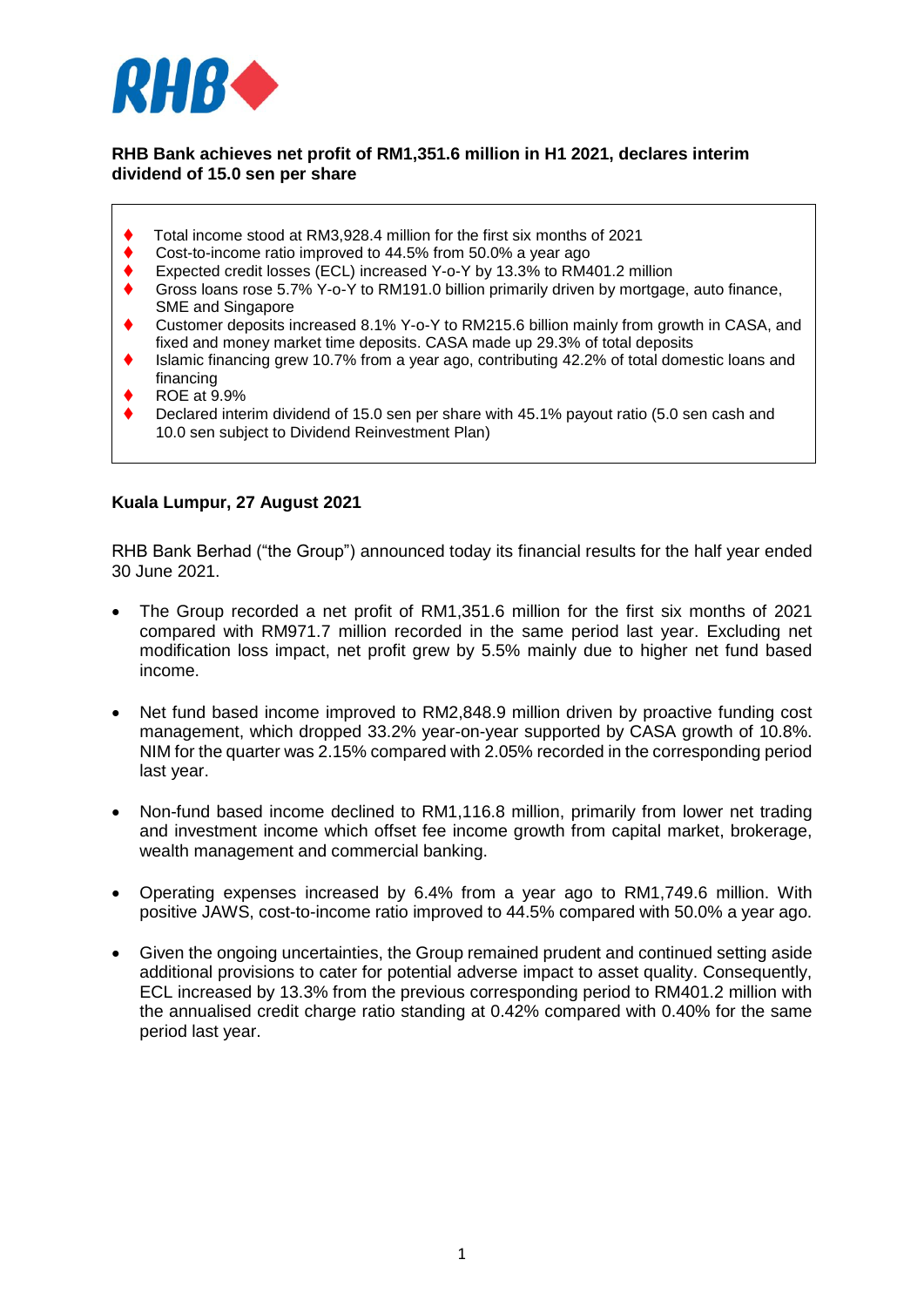

# **Second Quarter 2021 Earnings Against Second Quarter 2020**

 Excluding net modification loss impact incurred in the previous year, the Group's net profit for the second quarter 2021 declined marginally to RM701.3 million.

### **Balance Sheet & Capital Position Remained Robust**

- Total assets for the Group increased by 4.1% from December 2020 to RM282.3 billion as at 30 June 2021. Net assets per share was RM6.86, with shareholders' equity at RM27.5 billion as at 30 June 2021.
- Our capital position remains strong; the Group's Common Equity Tier-1 (CET-1) and total capital ratio stood at 16.8% and 19.3% respectively.
- The Group's gross loans and financing grew by 5.7% year-on-year to RM191.0 billion, mainly supported by growth in mortgage, auto finance, SME and Singapore. Domestic loans and financing grew 4.1% year-on-year. The Group's domestic loan market share stood at 9.0% as at end-June 2021.
- Gross impaired loans was RM3.1 billion as at 30 June 2021, with a gross impaired loans ratio of 1.63% compared with RM3.4 billion and 1.87% respectively as at 30 June 2020. Loan loss coverage ratio for the Group, excluding regulatory reserves, remained strong at 124.1% as at end-June 2021.
- Customer deposits increased by 8.1% year-on-year to RM215.6 billion, predominantly attributed to CASA growth of 10.8%, and fixed and money market time deposits of 7.6%. CASA composition stood at 29.3% as at 30 June 2021. Liquidity coverage ratio (LCR) remained healthy at 141.8%.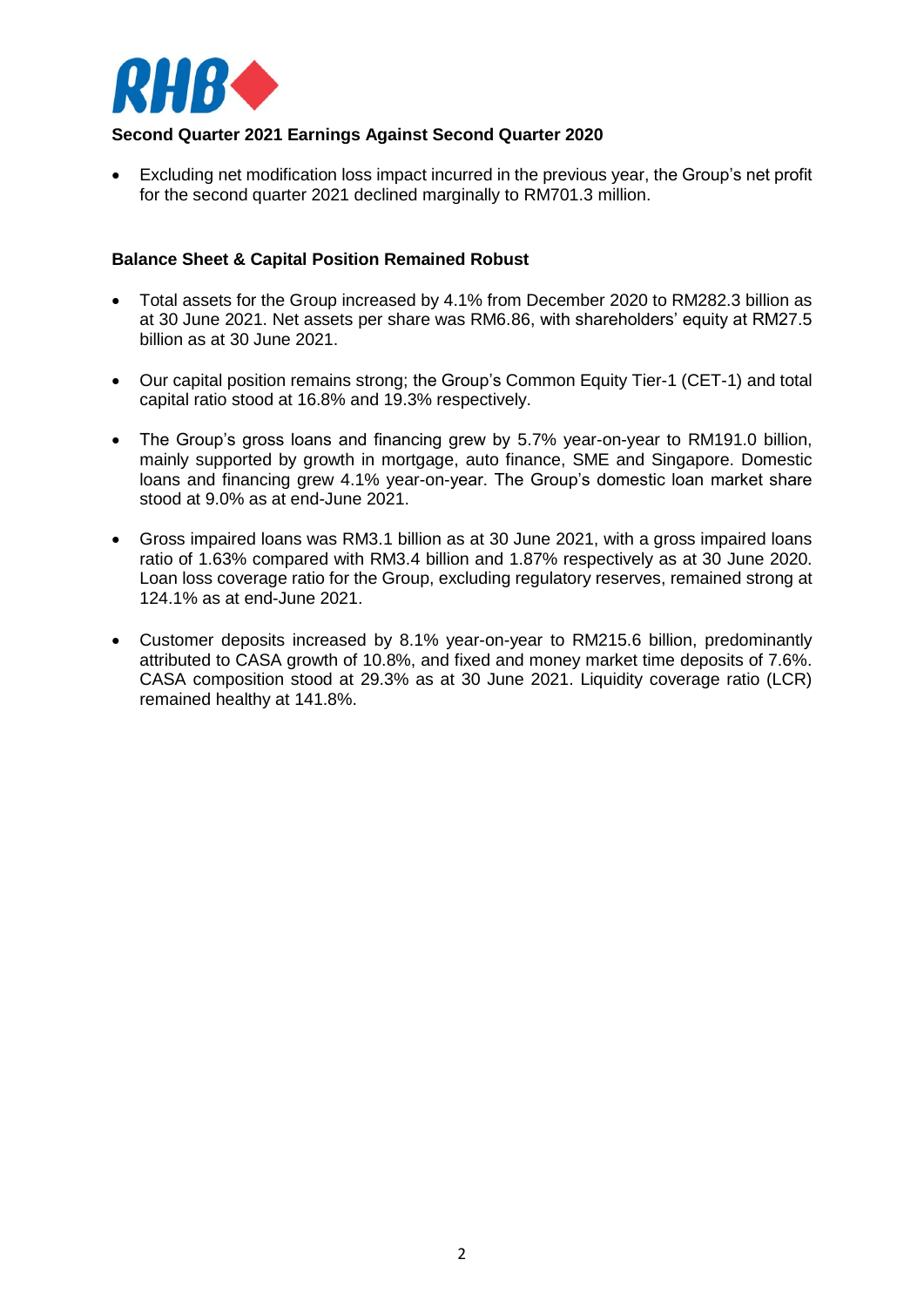

## **Performance Review of Key Business Units**

*(The formation of the new Group Community Banking and Group Wholesale Banking were made effective from 1 July 2021 and will be reflected in the Q3 2021 Financial Results)* 

### **Group Retail Banking**

- $\circ$  Group Retail Banking recorded a pre-tax profit of RM540.9 million for the first half year ended 30 June 2021 mainly due to higher net fund based and non-fund based income, and lower ECL.
- o Retail loans and financing rose 6.4% year-on-year to RM96.4 billion, primarily driven by growth in mortgages (8.0%), auto financing (13.0%) and personal financing (5.8%).
- o Retail deposits increased by 12.9% year-on-year to RM69.4 billion, mainly contributed by growth in fixed deposits (10.8%) and CASA (17.3%).

#### **Group Business Banking**

- $\circ$  Group Business Banking recorded a decline in pre-tax profit to RM155.7 million for the first half year ended 30 June 2021 attributed to higher ECL and operating expenses.
- o Gross loans and financing expanded by 9.1% year-on-year to RM29.8 billion, driven by growth in SME and Commercial portfolios of 9.4% and 8.1% respectively.
- o Deposits grew 20.2% year-on-year to RM35.7 billion attributed to growth in fixed deposits (23.2%) and current account (17.3%).
- **Group Wholesale Banking** posted a pre-tax profit of RM1,146.6 million.
	- o **Group Corporate and Investment Banking** registered a pre-tax profit of RM435.3 million from higher non-fund based income and lower operating expenses. Gross loans and financing contracted by 4.1% year-on-year to RM41.9 billion. Deposits contracted by 9.6% year-on-year to RM57.5 billion primarily due to lower fixed deposits (8.4%) and current account (14.8%).
		- o **Corporate Banking** posted a lower pre-tax profit of RM218.5 million due to a drop in net fund based income.
		- o **Investment Banking** recorded a pre-tax profit of RM216.8 million attributed to higher brokerage, capital market, wealth management fee and trading income, as well as ECL writeback during the year.
	- o **Group Treasury and Global Markets** recorded a pre-tax profit of RM711.3 million primarily due to higher net fund based income. Deposits grew by 33.5% year-on-year to RM29.6 billion from higher MMTD.
- **Group International Business** posted a pre-tax profit of RM70.5 million.
	- o **RHB Bank Singapore** reported a pre-tax profit of SGD6.1 million attributed to higher net fund based and non-fund based income. Gross loans and advances grew by 24.8% year-on-year to SGD6.0 billion, while deposits increased by 5.4% to SGD6.2 billion.
	- o **RHB Bank Cambodia** reported a pre-tax profit of USD10.1 million primarily due to ECL writeback during the year. Gross loans and advances grew by 10.4% year-onyear to USD628.1 million while deposits rose by 2.5% to USD594.9 million.
- **RHB Insurance** registered a lower pre-tax profit of RM61.0 million attributed to a decline in net investment income.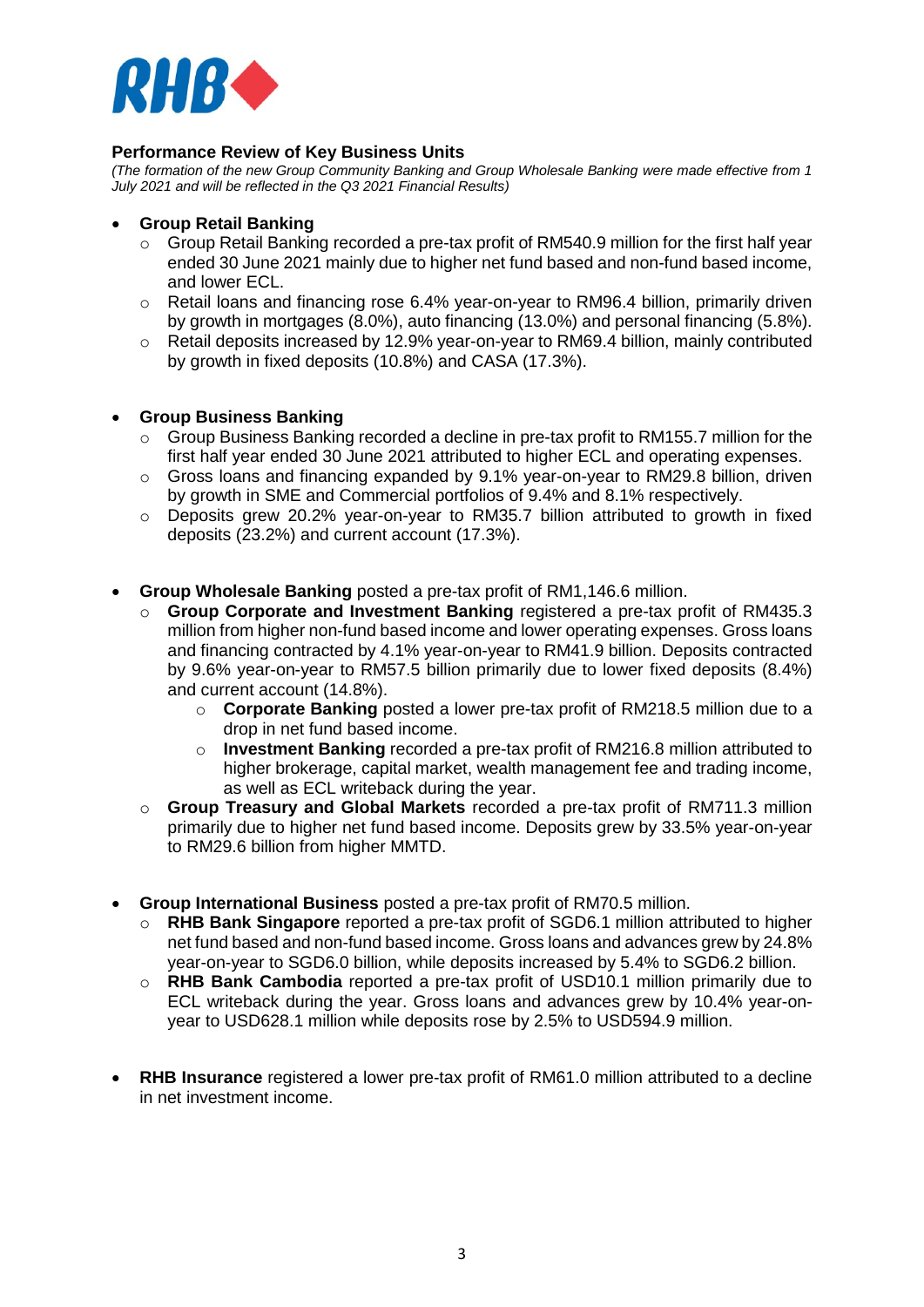

- **RHB Islamic Bank** recorded a pre-tax profit of RM517.1 million due to the lower net modification loss during the year.
	- o Gross financing recorded a growth of 10.7% year-on-year to RM70.7 billion.
	- o Islamic business contributed 42.2% of the Group's total domestic gross loans and financing, an improvement from 40.5% in December 2020.

# **Conclusion**

The daily increase in COVID-19 cases, emergence of new COVID-19 variants, as well as the recent re-introduction of nationwide lockdown are expected to have an impact on Malaysia's economy as reflected by BNM's revised GDP growth of between 3% and 4%. Nevertheless, the accelerated pace of the National Vaccination Programme is expected to pave the way towards a phased relaxation of the MCO measures and re-opening of more economic activities, in line with the National Recovery Plan.

"The Group's financial performance for the first half of the year demonstrates our resilience to record growth and the strength of our fundamentals, including our ability to sustain strong capital and liquidity positions despite the challenging operating environment. We are pleased to be able to reward our shareholders during this difficult time with an interim dividend of 15.0 sen per share, equivalent to a payout ratio of 45.1%. The interim dividend consists of cash payout of 5.0 sen per share, and an electable portion under Dividend Reinvestment Plan of 10.0 sen per share.

We continue to support and facilitate our customers, both individuals and businesses, who are impacted by the various challenges brought about by the prolonged COVID-19 pandemic. In July this year, we have rolled out the PEMULIH Repayment/Payment Assistance programme for all segments of customers covering all individual customers, as well as microenterprises and SMEs who are in need of payment assistance. As at early August 2021, total repayment assistance approved is RM47.0 billion, equivalent to 28% of our Group domestic loans and financing, benefiting more than 294,000 customers.

The Group will continue to exercise prudence in loan loss provisioning and closely monitor asset quality while being watchful of emerging risks and the ongoing headwinds in the markets. We will stay the course by focusing on delivering customer centric solutions, accelerating digital payment and digital enablement domestically and regionally. This is reflected through continued innovations within our digital ecosystems, as well as the marked increase in our digital transactions from 76% in 2020 to 84% as at 30 June 2021," said Dato' Khairussaleh Ramli, Group Managing Director of RHB Banking Group.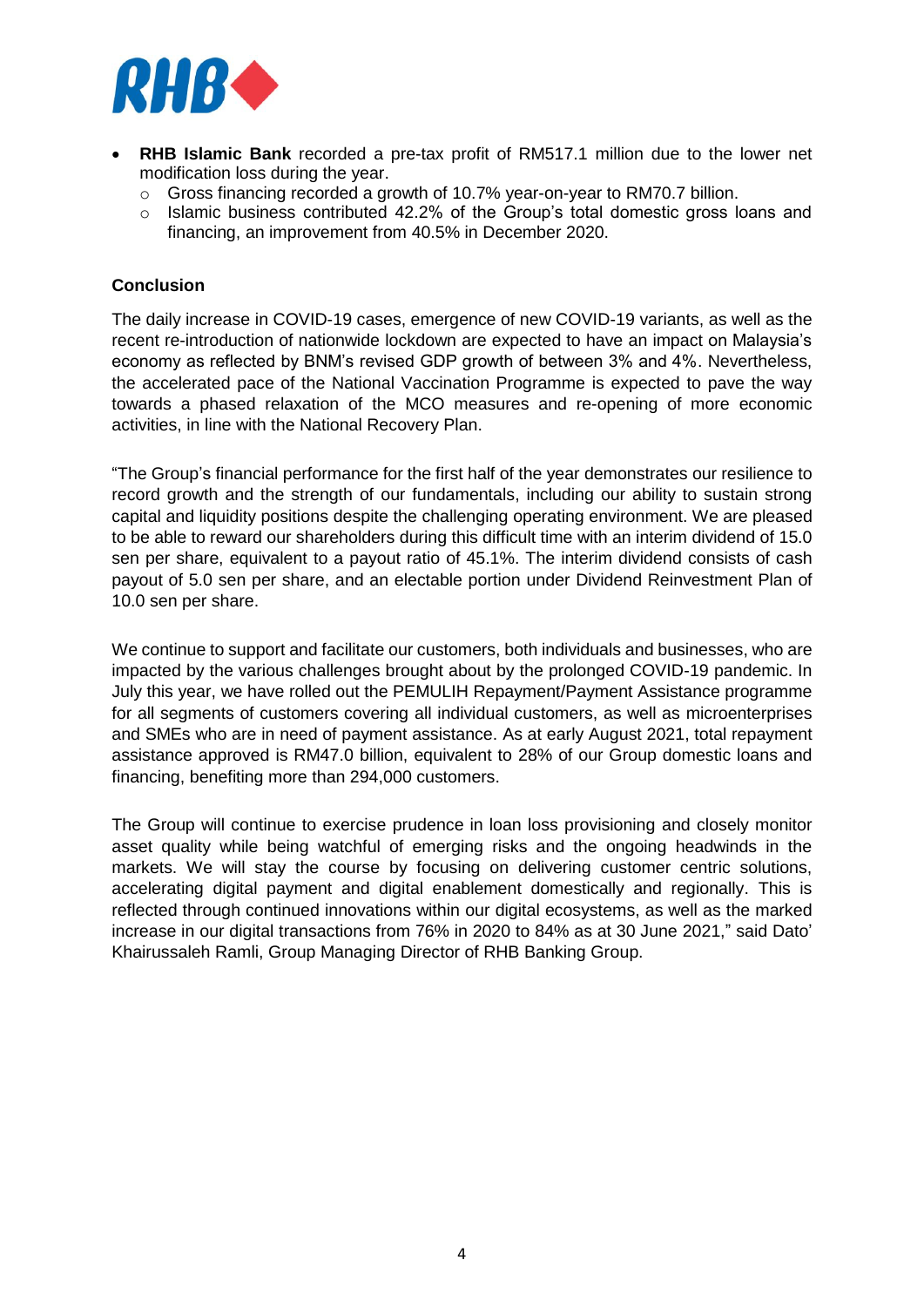

# **Key Financial Highlights**

| <b>Financial Performance</b><br>(RM'000)                  | <b>6 Months Ended</b><br>30 June 2021 | <b>6 Months Ended</b><br>30 June 2020 |
|-----------------------------------------------------------|---------------------------------------|---------------------------------------|
| Net income                                                | 3,928,441                             | 3,287,552                             |
| Operating profit before<br>allowances                     | 2,178,869                             | 1,643,959                             |
| Profit before taxation                                    | 1,777,396                             | 1,280,312                             |
| Profit attributable to equity<br>holders of the Company   | 1,351,631                             | 971,650                               |
| Earnings per share (sen)                                  | 33.7                                  | 24.2                                  |
| <b>Balance Sheet (RM'000)</b>                             | As at<br>30 June 2021                 | As at<br>31 December 2020             |
| Gross loans, advances and<br>financing                    | 191,012,312                           | 186,113,512                           |
| Gross impaired loans, advances<br>and financing ratio (%) | 1.63%                                 | 1.71%                                 |
| Deposits from customers                                   | 215,593,900                           | 203,470,783                           |
| <b>Total assets</b>                                       | 282,312,445                           | 271,149,958                           |
| Equity attributable to equity<br>holders of the Company   | 27,520,526                            | 27,023,835                            |
| Net assets per share (RM)                                 | 6.86                                  | 6.74                                  |

*This release contains forward-looking statements such as the outlook for the RHB Banking Group. Although RHB believes that the expectations reflected in such future statements are reasonable at this time, there can be no assurance that such expectations will prove correct subsequently. Actual performance may be materially different from that which had been anticipated or described herein, and RHB Banking Group's financial and business plans may be subject to change from time to time.* 

| For analyst enquiries, contact:      | For media enquiries, contact:             |  |
|--------------------------------------|-------------------------------------------|--|
| Nik Rizal Kamil                      | Norazzah Sulaiman                         |  |
| <b>Group Chief Financial Officer</b> | <b>Group Chief Communications Officer</b> |  |
| Tel: 603 9280 7272                   | Tel: 603 9280 2125                        |  |
| Email: nik.rizal.kamil@rhbgroup.com  | Email: norazzah@rhbgroup.com              |  |
|                                      |                                           |  |
| Website: www.rhbgroup.com            |                                           |  |
|                                      |                                           |  |
|                                      |                                           |  |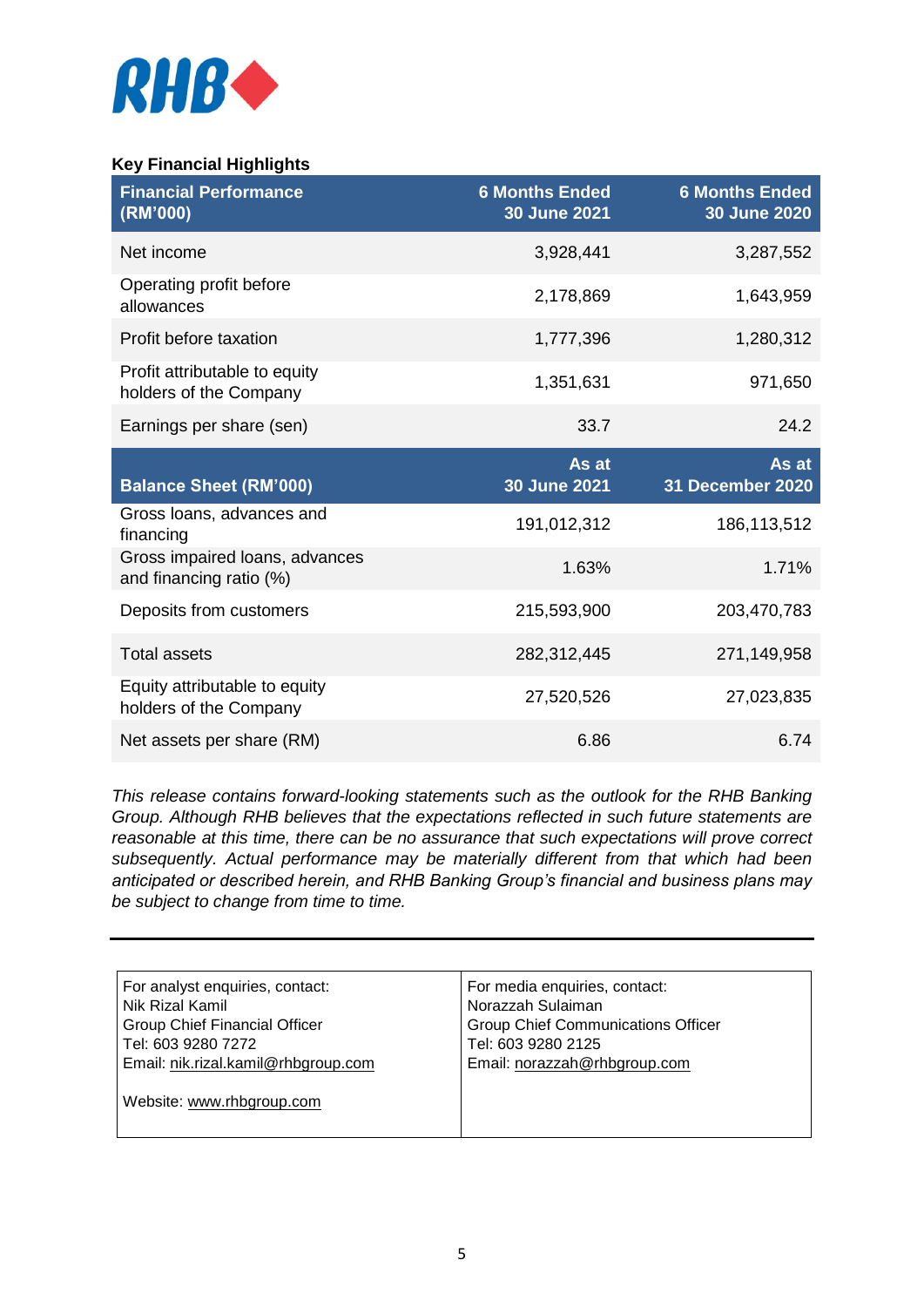

# *About RHB Banking Group*

*The RHB Banking Group, with RHB Bank Berhad as the holding company, is the fourth largest fully integrated financial services group in Malaysia. The Group's core businesses are streamlined into five business pillars, namely Group Community Banking, Group Wholesale Banking, Group Shariah Business, Group International Business and Group Insurance. Group Community Banking comprises of Retail Banking businesses and SME Banking business. Group Wholesale Banking comprises of Group Investment Banking, Group Corporate Banking, Group Treasury & Global Markets, Group Asset Management, Commercial Banking, Transaction Banking, and Economics. All the five business pillars are offered through the Group's main subsidiaries – RHB Investment Bank Berhad, RHB Islamic Bank Berhad and RHB Insurance Berhad, while its asset management and unit trust businesses are undertaken by RHB Asset Management Sdn. Bhd. and RHB Islamic International Asset Management Berhad. The Group's regional presence now spans nine countries including Malaysia, Singapore, Indonesia, Thailand, Brunei, Cambodia, Vietnam, Lao PDR and Myanmar.*

For more information, please visit [www.rhbgroup.com](http://www.rhbgroup.com/)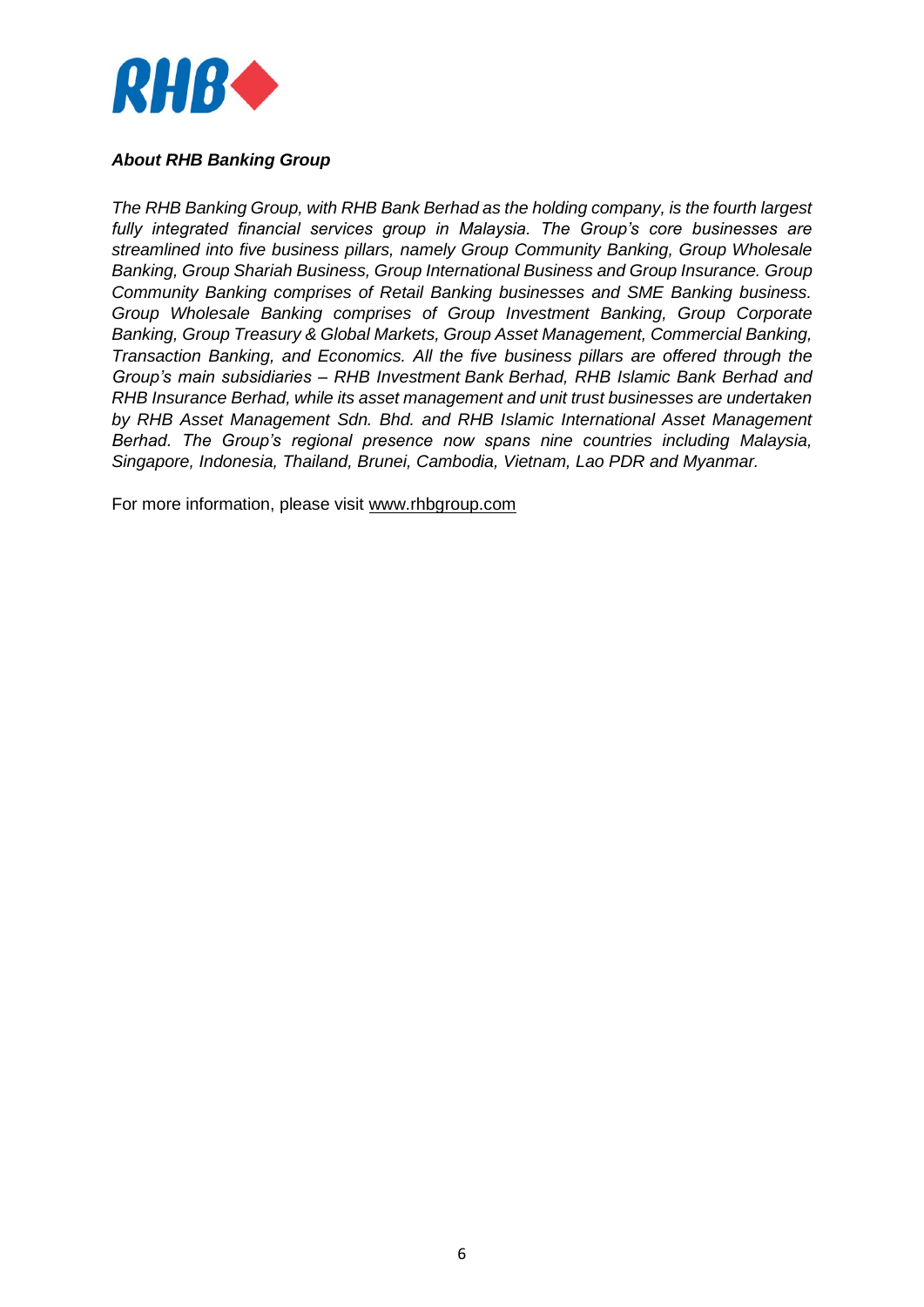

# **APPENDIX**

## **Significant Events/Corporate Development**

# **1. Proposed disposal of PT RHB Asset Management Indonesia**

PT RHB Sekuritas Indonesia ('RHB Sekuritas'), a wholly-owned subsidiary of RHB Investment Bank Berhad ('RHB Investment Bank') which in turn is a wholly-owned subsidiary of the Bank, had on 23 July 2021, entered into a conditional share purchase agreement ('CSPA') with Allianz Global Investors Asia Pacific Limited ('AllianzGI') and PT Asuransi Allianz Life Indonesia ('Allianz Life Indonesia') to dispose its entire 99.62% equity interest in PT Asset Management Indonesia ('RHBAMI') ('Proposed Disposal') for a consideration of approximately EUR7.47 million (or approximately RM37.25 million).

The Proposed Disposal will entail the disposal by RHB Sekuritas of its entire 98.62% equity interest and 1.00% equity interest in RHBAMI to AllianzGI and Allianz Life Indonesia respectively.

The Proposed Disposal is subject to approvals from the relevant regulatory authority in Indonesia and is not subject to the approval of the shareholders of RHB Bank or any relevant regulatory authority in Malaysia.

Upon completion of the Proposed Disposal, RHBAMI will cease to be a subsidiary of RHB Sekuritas. Barring unforeseen circumstances and subject to the relevant approvals being obtained, the Proposed Disposal is expected to be completed in the fourth quarter of 2021.

## **2. Establishment of a Dividend Reinvestment Plan ('DRP')**

On 2 July 2021, RHB Investment Bank, on behalf of the Bank, announced that the Bank would be issuing 58,314,499 new RHB Bank shares, representing 87.65% of the total number of 66,533,313 new RHB Bank shares that would have been issued pursuant to the DRP, had all the entitled shareholders elect to reinvest their respective electable portions of the Final Dividend into new RHB Bank shares.

The Bank had, on 8 July 2021, allotted and issued 58,314,499 new RHB Bank shares pursuant to the DRP. With the listing and quotation of the said new RHB Bank shares on the Main Market of Bursa Securities on 9 July 2021, the DRP was completed and the enlarged issued share capital of the Bank comprises 4,068,360,120 RHB Bank shares.